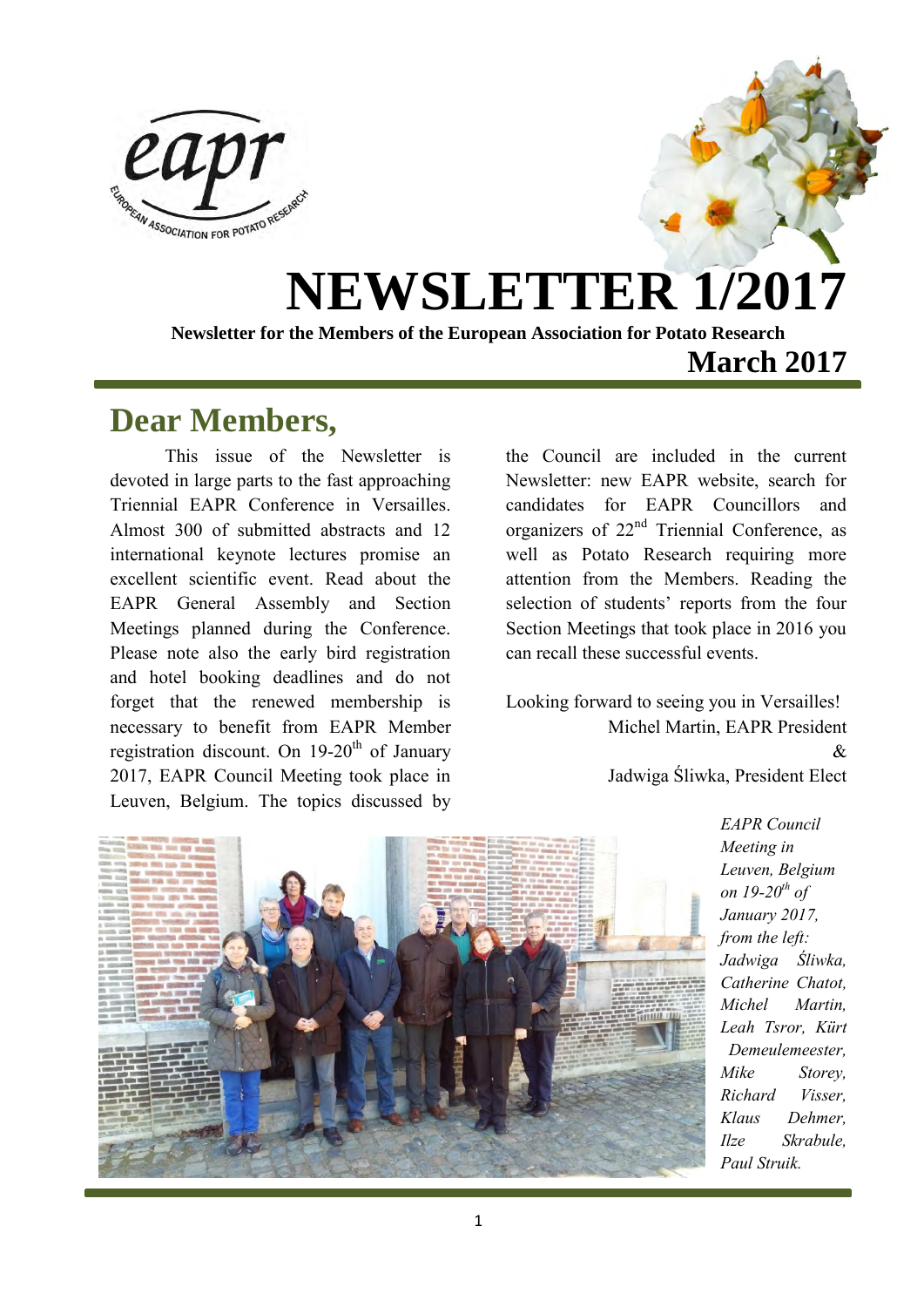

**All indicators in place for a successful 20th Triennial Conference in Versailles!**



Almost **300 proposals for communication** were received by the dead line of mid-January from researchers and scientists coming from 55 countries! Regarding country distribution, Europe is well represented with about two

thirds of abstracts. The remaining one third of papers came from all other continents.

With such a high number of abstracts it is clear that the EAPR Student Support operation could not grant all **47 requesters** a (partial) fellowship. With complementary subsidies accepted by the EAPR Council but also some funding given by the French Inter-professional Organisation CNIPT, **24 grants** have been

offered to young scientists coming from 18 countries!

The subjects of the abstracts presented, are nicely distributed between the different topics originally identified by the scientific committee of the Conference. More than one third of the offered papers fall directly under the "pest and diseases" subtheme and 25% in the subtheme "breeding, varietal assessment and seed" of the conference "Potato facing global challenges". Among the other main addressed topics, "Agronomy and physiology" and "Post-harvest" will be well represented too. All these presentations will be organised in **24** 

**thematic parallel sessions** offering **125 oral presentations** in the conference. These will be completed by **the display of 151 posters** which will be explained and commented on by the presenting author during two dedicated poster sessions. The current status of art of the different main topics will be addressed in **12 keynote lectures** given by international experts. Specific time slots will also be given for thematic debates by means of **4 workshops** one of which will pay special attention to the EAPR/CIP

plan!

**8 scientific and cultural excursions** will offer the opportunity to participants to discover the main area of potato production in France for the different



branches of the industry (breeding, seed production, fresh market, processing) and many aspects of the French R&D developed for potato!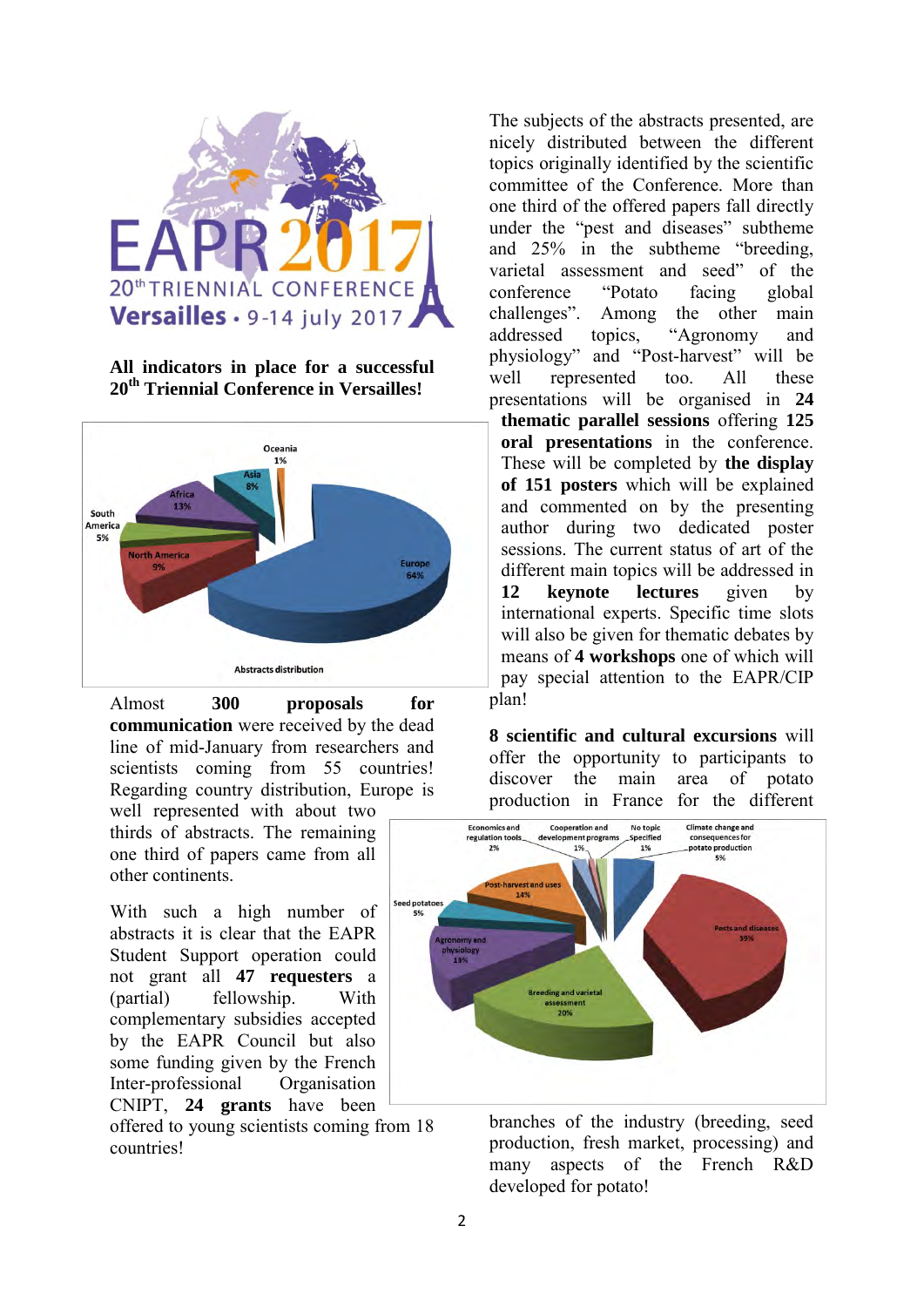Please find all updated details about the program on the website of the conference [www.eapr2017.com](http://www.eapr2017.com/) !

The dedicated website shows also a continuous increase of connections since its launch in the beginning of 2016. By the specialists at a global stage on what will be the Potato advances during the coming years; don't loose time to register to the conference by logging in on [http://www.eapr2017.com/registration](http://www.eapr2017.com/registration-and-hotels/how-to-register/22)[and-hotels/how-to-register/22](http://www.eapr2017.com/registration-and-hotels/how-to-register/22) !



time you read these lines, more than **4,000 unique visitors from over 100 countries** will already have logged in at the website!

Due to the interest in the program and this unique opportunity of networking between

**Save the dates for the Member Meetings during the 20th Triennial Conference!**  **Early bird registration has ended on March 20 and the deadline for hotel reservation will be June 30**.

The triennial conferences are not only unbelievable scientific and networking events for the potato industry, they are also unavoidable schedules for the social life of the Association!

Please find below the main lines of this social agenda. More complete details will be sent in the beginning of April 2017. Please save the dates of these social events as soon as possible! They will all be held at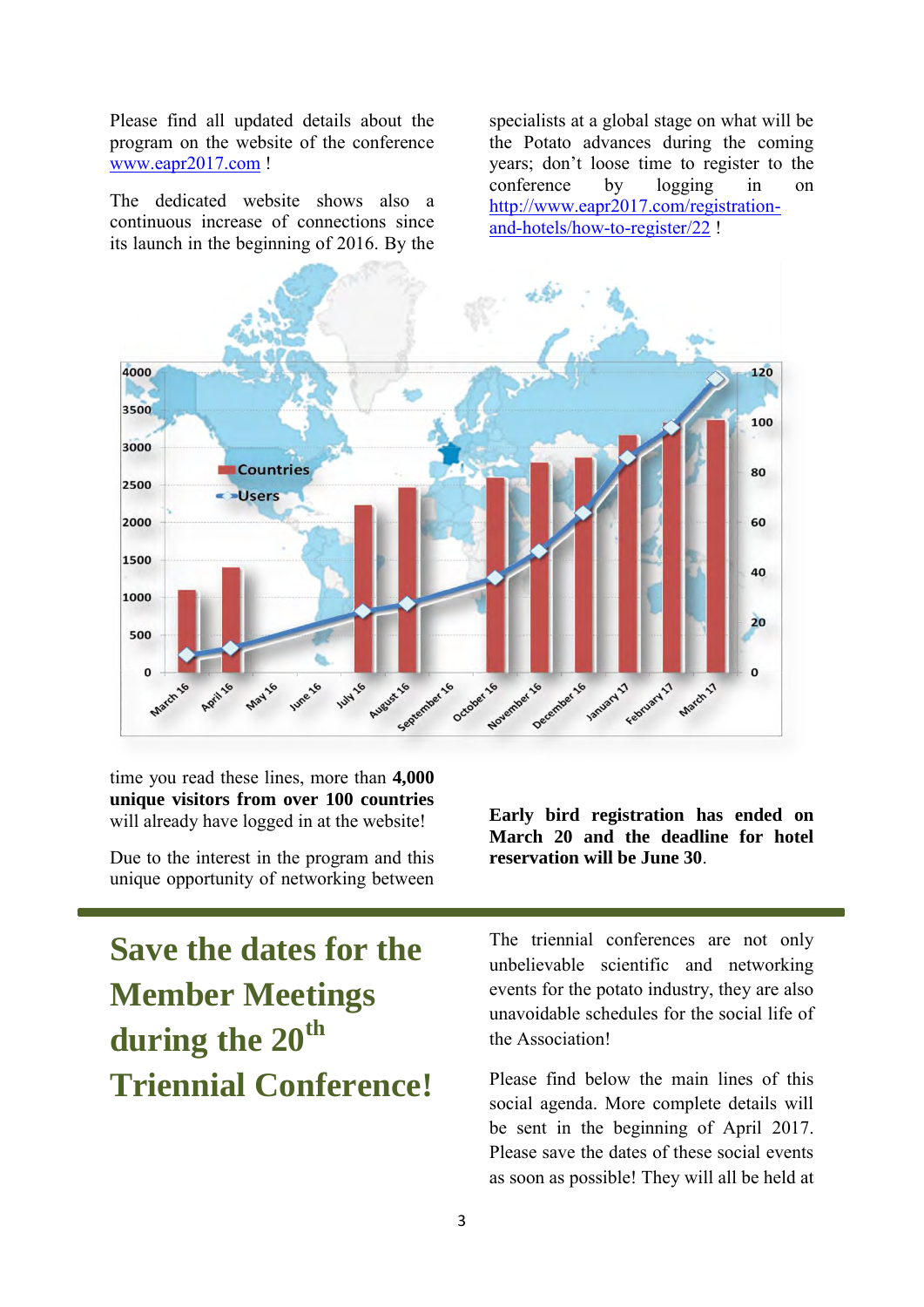the venue of the  $20<sup>th</sup>$  Triennial Conference, in the Congress palace of Versailles:

- **Sunday 9 July (2.00 pm)**: Extraordinary Council meeting
- **Sunday 9 July (5.00 pm)** : Meeting of Councillors + Section chairs + Country representatives
- **Monday 10 July (5.50 pm)** : 21<sup>st</sup> Ordinary General Assembly of the EAPR

Main provisional points to be placed at the agenda:

- o Evolution of the EAPR Council composition
- o Report on Potato Research (2014- 2017)
- o Evolution of the Section Chairs and scheduled meetings (2017-2019)
- o Status on Country Representatives
- o EAPR financial report for the period 2014-2017
- o EAPR Council report for the period 2014-2017
- o New EAPR website
- o List of members passed away over the last three years
- **Tuesday 11 July (5.40 pm)** : Section meetings

Main points to be discussed:

- o Past activities during the 2014-2017 period
- o Future activities during the 2017-2020 period
- o Section chair evolution

# **It is not too late to apply as EAPR councillor!**

Regarding the EAPR Constitution and Bye-Laws (article X), new councillors will be required to be elected at the coming Triennial of Versailles in July 2017. So we invite each member interested to participate in Council activity to declare her/his intention before the  $10^{th}$  of April by sending a motivation letter with a CV

stating her/his curriculum and her/his activity in the field of research on potatoes to our secretary Catherine Chatot.

EAPR Members interested in becoming Councillors in 2017 are welcome to contact any current Council Member to exchange about the work carried out within the Council. Any opportune ideas may be introduced in future in the council discussions in order to keep the Association as alive as possible, with a desire to progress and to develop its fame around Europe and the world!

Thank you for sending your letter and other documents in due time to our secretary Catherine Chatot  $(catherine.chatot@germicopa.fr)$ .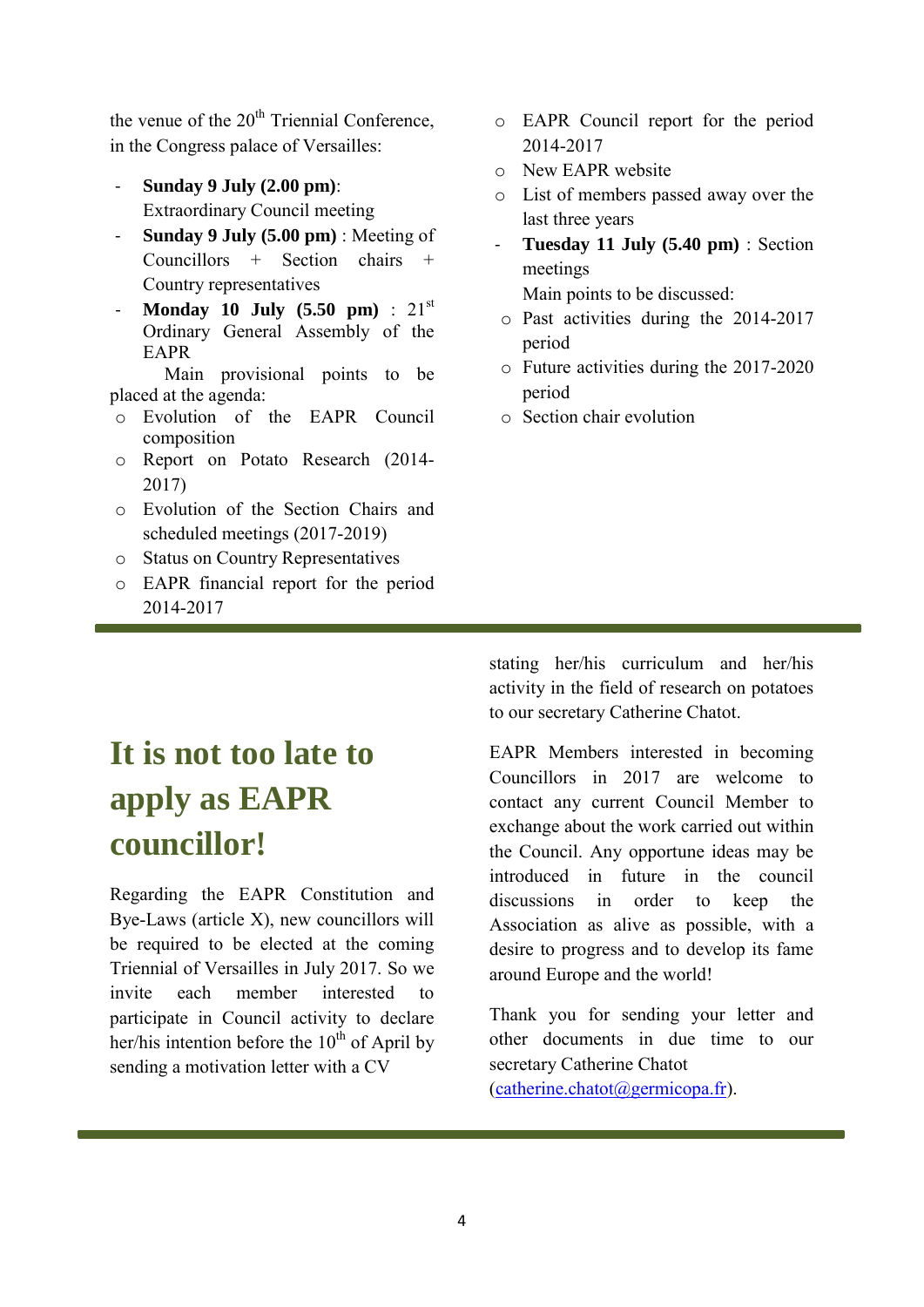# **Looking for Candidates for the 22nd Triennial Conference of the EAPR**

During the next Ordinary General Assembly of the EAPR members, which will be held in Versailles on July 10 2017, the first day of the  $20<sup>th</sup>$  Triennial Conference, the choice will be made for the location of the  $22<sup>nd</sup>$  Triennial Conference in 2023 and concomitantly on the name of the President elect for the period 2017-2020. The President elect will become President of our Association after the 21st Triennial Conferences which will take place in Poland in 2020.

The Council hopes that several countries and/or organisations will be interested to organise the 22nd Conference. It's a huge but very exciting task considering the interest to improve as much as possible sharing knowledge and innovation between the EAPR members and the technical supervisors of the potato industry. We hope that you will consider this opportunity with the most accurate interest and send your proposal as soon as possible and before mid-June.

Thank you for declaring your interest and to specify your submission to the President Michel Martin:

 $(m.martin@arvalisinstitutduvegetal.fr)$  by sending the following documents:

- Declaration of intention to organise the 22nd Triennial Conference of the EAPR including expected place and provisional date for the meeting,
- Composition of the provisional Organisation Committee,
- Name of the proposed President elect for the EAPR, in charge of the organisation of the  $22<sup>nd</sup>$  triennial conference,
- Curriculum vitae of the proposed President elect specifying her/his implication in Potato science.

We eagerly await your quick and numerous responses!

## **Reminder for membership renewal**

Please remember – unless you have done so already - to renew your 2017 EAPR membership to keep the multiple benefits you have! You can renew your membership online through the member login at [www.eapr.net.](http://www.eapr.net/) Information about the procedure can be obtained from [info@eapr.net.](mailto:info@eapr.net) Online membership renewal is secure, easy and works in realtime by sending instantaneous invoice. The payment methods include secure credit card processing or PayPal.

Renewal by bank transfer remains possible. In this case, please contact our Treasurer, Kürt Demeulemeester, to get information on how to do this:

### [kurt.demeulemeester@inagro.be.](mailto:kurt.demeulemeester@inagro.be)

We would strongly encourage you to invite your colleagues to join EAPR and encourage your organization or company to become a sustaining member of the EAPR (see the EAPR website). The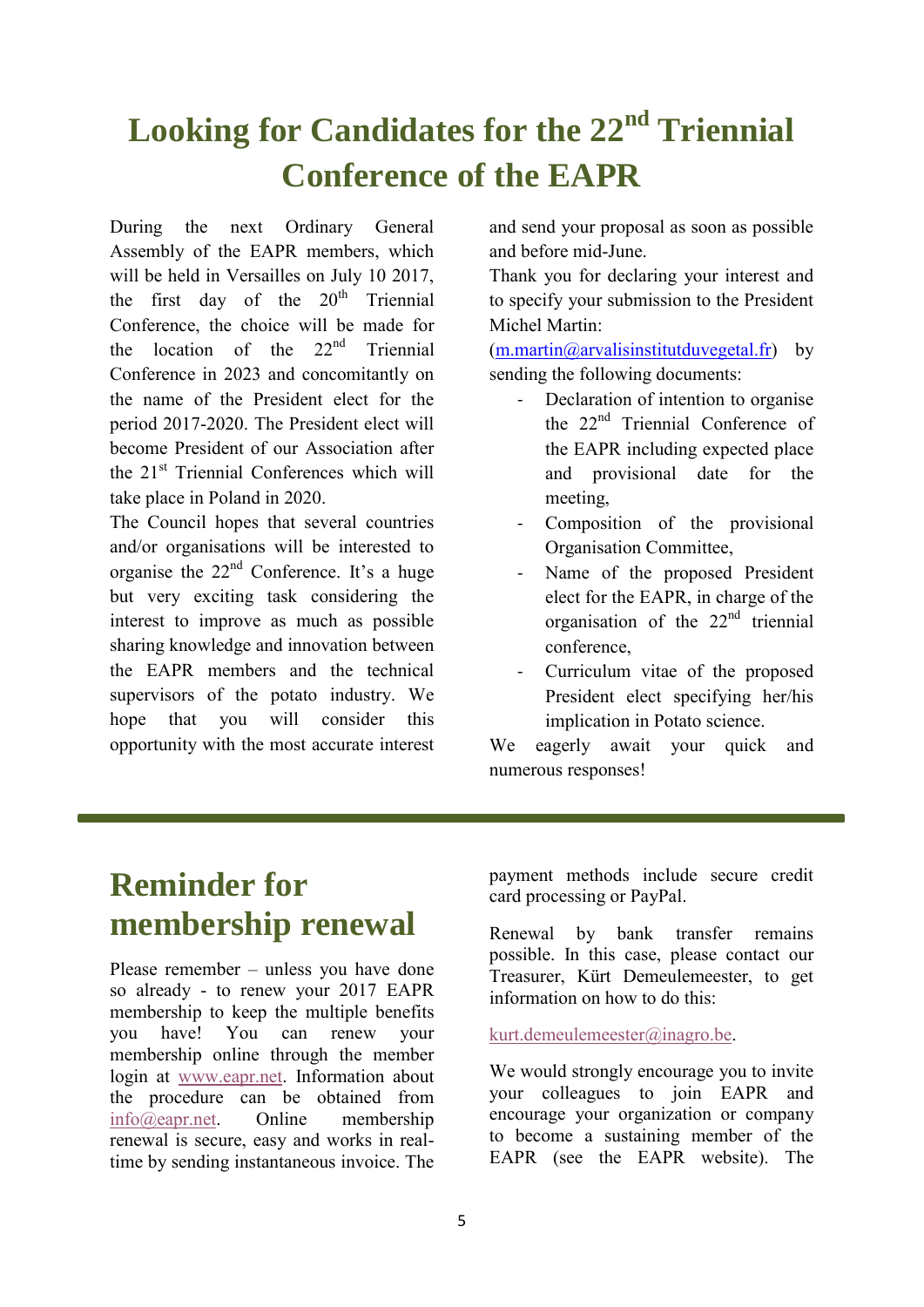individual membership application form is available at the EAPR homepage:

[http://www.eapr.net/membership/members](http://www.eapr.net/membership/membership-application/) [hip-application/](http://www.eapr.net/membership/membership-application/)

Being a member of the EAPR and paying the annual subscription (only 60  $\epsilon$ ) offers multiple benefits:

-Online access to Potato Research, Euphytica and the American Journal of Potato Research,

-Print copies of Potato Research free of charge,

-Participation in the triennial conferences and section meetings at reduced members' rates,

-Participation in annual meetings of the Potato Association of America at reduced members' rates,

-You can also order English-language books from Springer at a discount of 20%!

[http://www.springer.com/societies+%26+p](http://www.springer.com/societies+%26+publishing+partners/eapr?SGWID=0-1732013-0-0-0&token=Be9DeX3w72K7Rsq) [ublishing+partners/eapr?SGWID=0-](http://www.springer.com/societies+%26+publishing+partners/eapr?SGWID=0-1732013-0-0-0&token=Be9DeX3w72K7Rsq) [1732013-0-0-](http://www.springer.com/societies+%26+publishing+partners/eapr?SGWID=0-1732013-0-0-0&token=Be9DeX3w72K7Rsq) [0&token=Be9DeX3w72K7Rsq](http://www.springer.com/societies+%26+publishing+partners/eapr?SGWID=0-1732013-0-0-0&token=Be9DeX3w72K7Rsq) 

Kürt Demeulemeester

Treasurer

### **Potato Research**

The Editorial Board of Potato Research would welcome new, active processing editors. The more eminent potato scientists join the team of editors the smaller the workload will be per editor.

The editor-in-chief would also welcome submissions in the category "minireviews", a category which is very attractive for authors and readers, but unfortunately underutilized.

We will also welcome ideas for special issues.

Finally, we still keep a limited number of copies of all issues of all volumes of Potato Research. We want to clear our stock. Members who would like to receive back copies, can contact the editor-in-chief at paul.struik@wur.nl. Copies are available free of charge, but for large orders we may need to charge for postal services.

> Paul Struik Editor-in-Chief

### **Students Reports from Section Meetings**

#### **Denis Kutnjak** (Ljubljana, Slovenia)

I am Denis Kutnjak, PhD student from National Institute of Biology, Ljubljana, Slovenia. I have attended the EAPR Virology Section meeting with the support of EAPR Student Support. During the meeting I have presented the results of my research work on Potato virus Y withinplant population dynamics in different potato cultivars. Using time sampled small RNA deep sequencing approach we were able to detect several interesting evolutionary patterns emerging in lineages of PVY evolved in different potato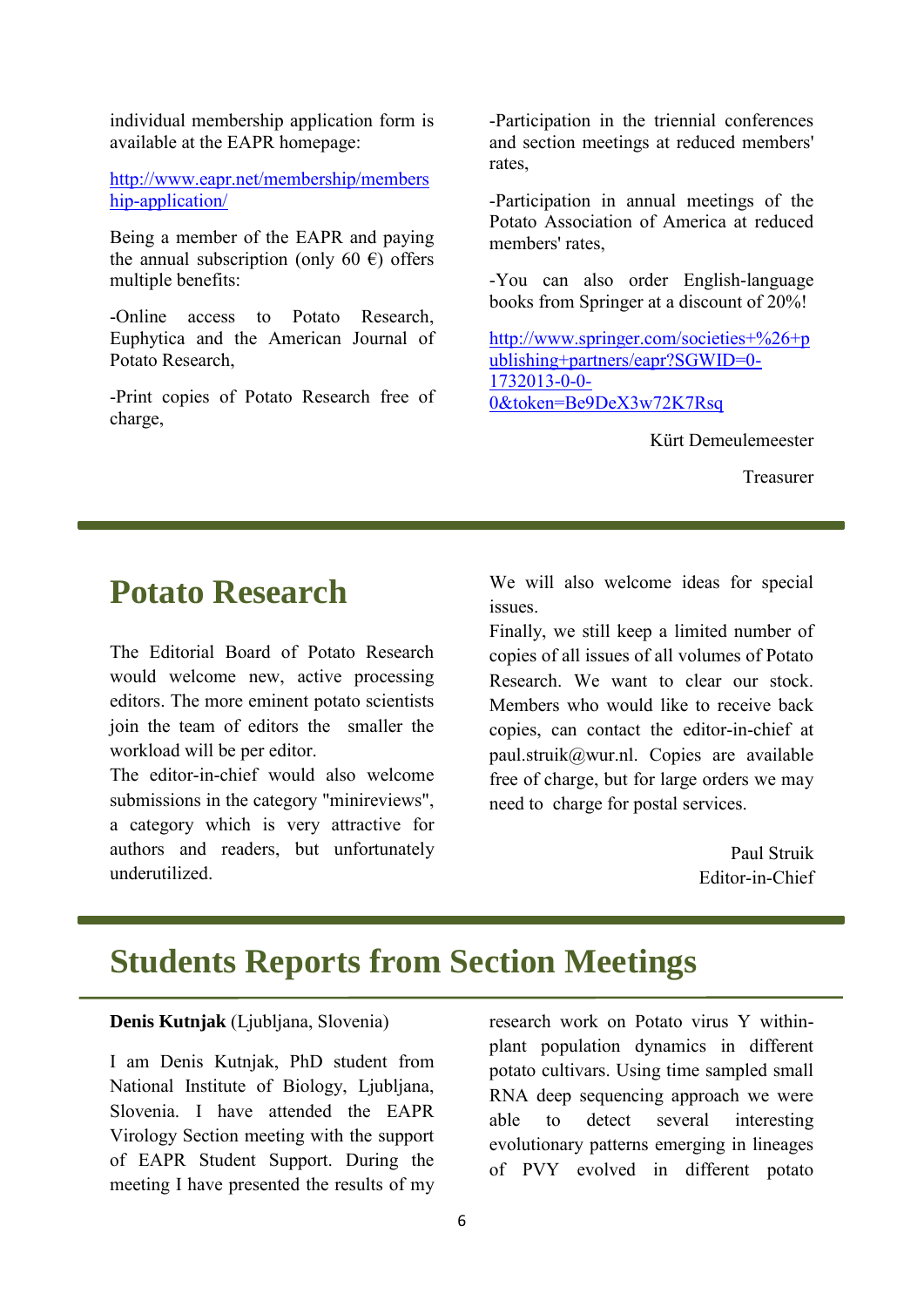genotypes. I was happy to present these results to a group of expert in plant virology and specialists in PVY studies. I have met many interesting scientists and was able to connect with some of them for future collaborative work. I enjoyed the lectures presented during the meeting by scientists from diverse backgrounds and I believe I have learned a lot. The

#### **Jaanika Edesi (Oulu, Finland)**

This is to report that the student support awarded by EAPR covered the participation fee of 3rd Meeting of the Section of Agronomy and Physiology in Riga, Latvia and enabled me to contribute with the oral presentation "The effect of light spectral quality on cryopreservation success of potato (*Solanum tuberosum* L.) shoot tips in vitro".

I would like to acknowledge both Scientific as well as Organizing Committee for providing such a superior scientific and social program in beautiful medieval city Riga, the capital of Latvia! In my opinion, section meetings are good opportunities to meet fellow researchers on a specific research field between the triennial conferences. During this meeting I really enjoyed the intimate atmosphere built up from scientific sessions followed by

### **Marion J. Tout (Sheffield, UK)**

I found the EAPR Post Harvest meeting both interesting and useful. I enjoyed the opportunity to see the interesting work taking place across Europe, and hope to build on this wider knowledge base. It also gave me more insight into industrial demands and preconceptions. This will help me frame my research question and organisation of the meeting was smooth and ensured not only a lot of interesting scientific sessions, but also an extensive social program, which created relaxed networking possibilities. I would like to thank the organising committee for a good work and for awarding me the EAPR Student Grant.

discussions during refreshment breaks as well as social program. For me, having research interest in potato genebanking by the means of in vitro storage including cryopreservation, the meeting gave opportunity to meet researchers from different potato genebanks and discuss long-term preservation practices applied in different locations. Last but not least, during the excursion day to organic starch factory Aloja as well as Priekuli Research Centre – the leading potato research institution in Latvia, I learned not only about starch production and interesting topics studied in the institute but also how beautiful Latvian golden autumn can be, how many potato dish recipes Latvians have and what almost every Latvian likes to pick from the forest during autumn Therefore, it was a great pleasure to attend the meeting and looking forward to the next one.

highlight my achievements in future interactions. An important part of effective research is communicating it to interested parties in an accessible way.

The fact that the meeting was relatively small meant that almost all the delegates saw my presentation, which allowed me to hold some nuanced and relevant conversations over the following days. In